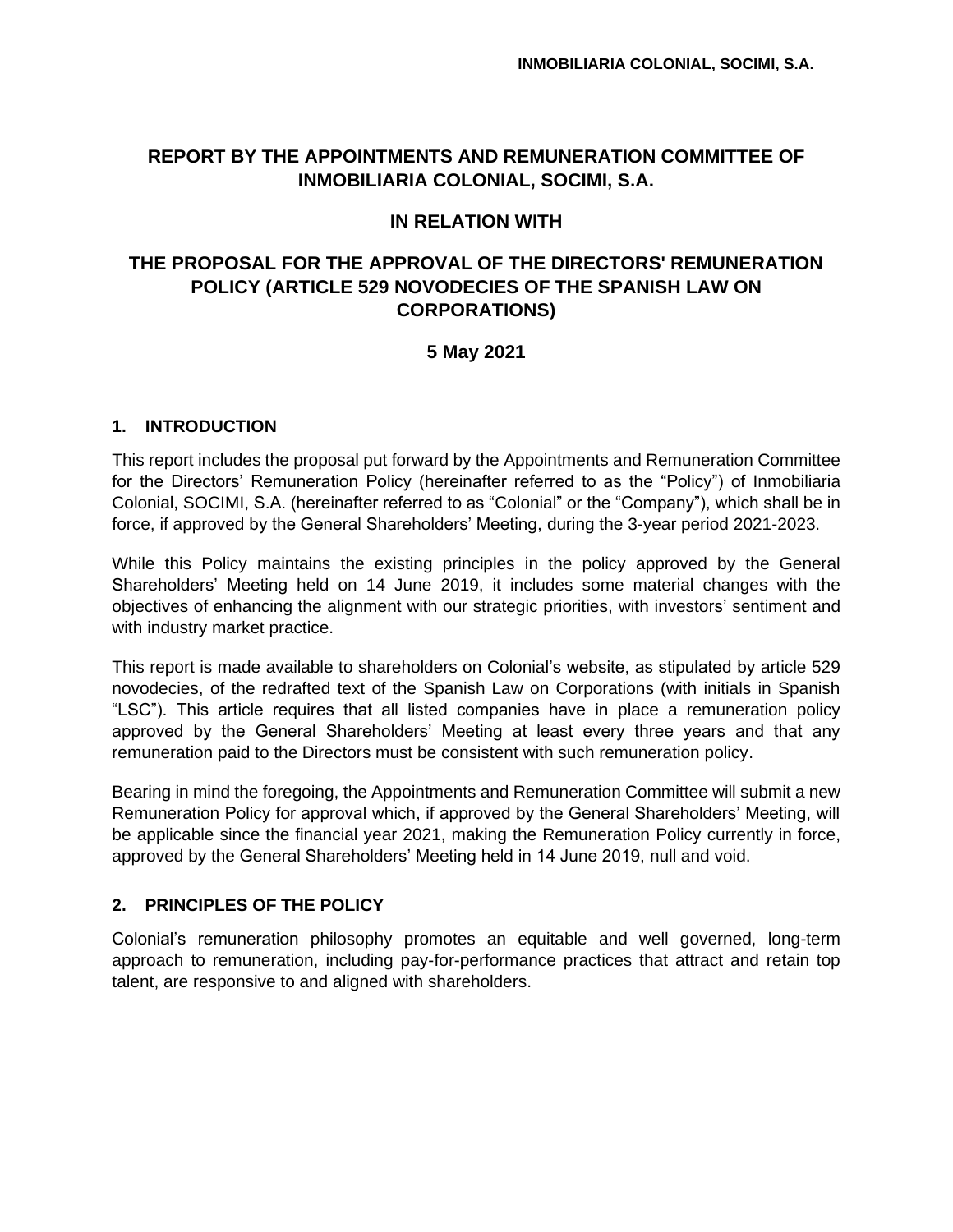Accordingly, the basic principles that drives remuneration-related decisions across all levels of the Company are the following:

### *PAY-FOR-PERFORMANCE*

Ensure that the remuneration received by Executive Directors is commensurate with the overall performance of the Company and their individual performance.

In making remuneration-related decisions, we focus on risk-adjusted performance and reward behaviours that generate sustained value for the Company. This means that remuneration should not be overly formulaic, rigid or focused on the short-term.

#### *ALIGNMENT WITH STAKEHOLDERS' INTERESTS*

Align the interests of our Executive Directors with our shareholders by tying a significant portion of total compensation to our overall financial and operating performance and the creation of long-term shareholder value. At-risk remuneration is also based on achievement of designated ESG objectives linked to our sustainability strategy.

Decisions on executive remuneration are made with consideration of the interests of the wider workforce and other stakeholders, as well as taking account of the external climate.

### *COMPETITIVENESS*

Our long-term success depends on the talents of our employees. Our remuneration philosophy plays a significant role in our ability to attract, properly motivate and retain top talent.

Market-competitive total remuneration with an appropriate balance of reward and upside opportunity allows us to attract and retain the best talent.

Decisions on the design of the Remuneration Policy takes into consideration the remuneration practices of peer companies based on an objective set of criteria.

#### *TRANSPARENCY*

Transparency to shareholders regarding our Remuneration Policy is important. We disclose material terms of our pay plans and any actions on our part in response to significant events.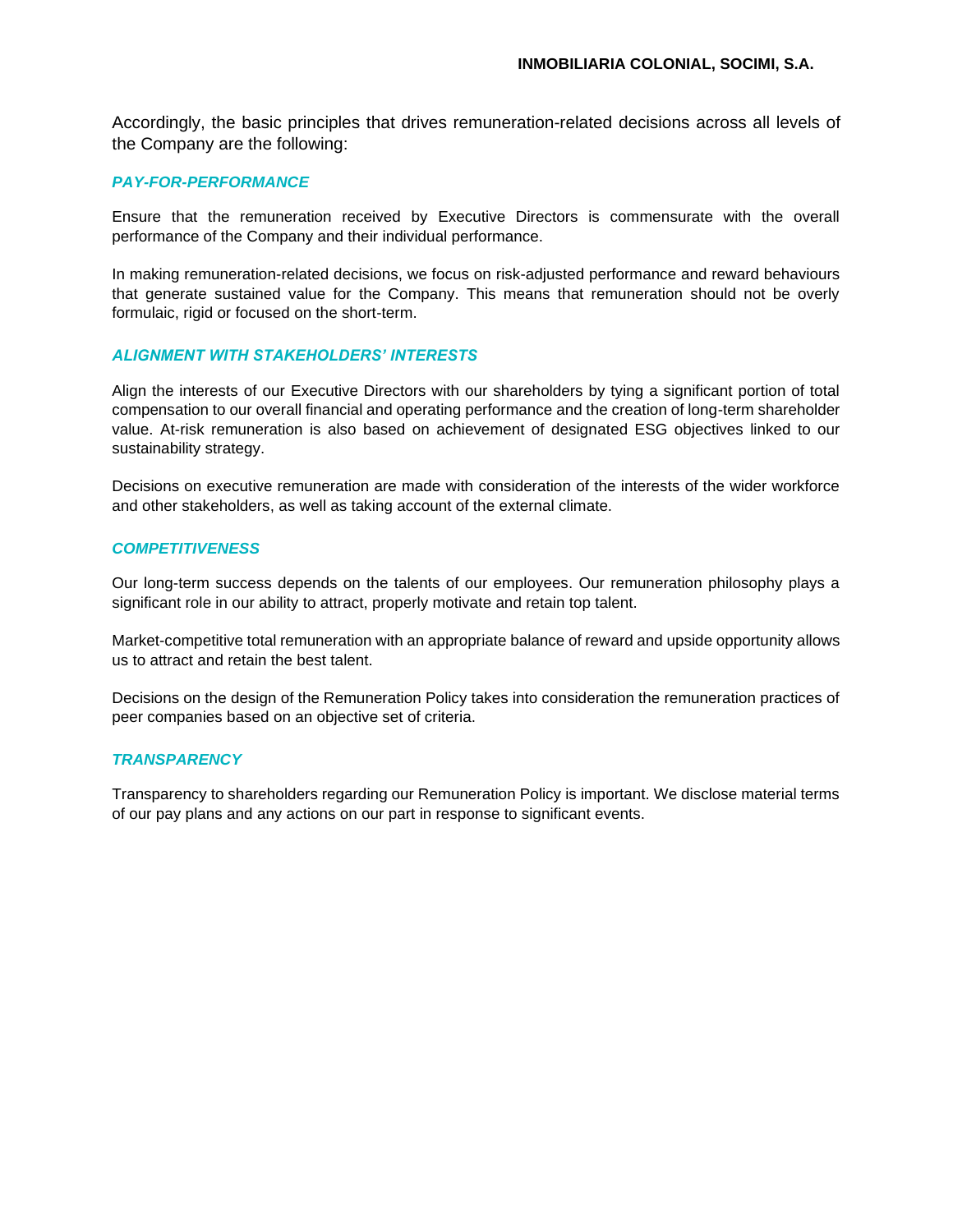## **3. SUMMARY OF THE NEW FEATURES INCLUDED IN THE NEW REMUNERATION POLICY**

As indicated in the previous section, one of the main principles maintained by the new Remuneration Policy is the alignment with the stakeholders' interests, specifically, with our shareholders. Consequently, the Board of Directors and, in particular, the Committee has consulted Colonial's main shareholders and has considered the information gathered from institutional investors and proxy advisors in the regular engagement process conducted by Colonial. In addition, the Board of Directors and the Committee have also given full consideration to the provisions of the Spanish Corporate Governance Code relating to Directors' remuneration.

Our new Remuneration Policy has been considered in the context of the wider workforce pay. The different remuneration elements for Executive Directors follow the same set of principles than those of the Group's executive team.

In addition, based on external benchmark data and internal projections, the Board of Directors, on the Committee's proposal has assessed the appropriateness and relevance of the Company's remuneration arrangements and evaluate the proposed changes to ensure its implementation fits for purpose. In particular, the Committee has considered the impact of the COVID-19 pandemic in Colonial's business and stock market movements and has ensured the new Remuneration Policy remains aligned with the interest of the business for the coming period.

The main changes proposed in the Director's Remuneration Policy are set forth below:

### **Fixed remuneration**

- **Simplification** of the structure of the fixed elements
- **Elimination** of **automatic updates** of fixed elements according to the CPI published by the National Institute of Statistics corresponding to the calendar year immediately prior to the date of the review.
- **Clarification** of the definition of the **contribution** to the **social welfare system**.

**Annual variable remuneration**

- Greater **objectiveness** of the annual **variable remuneration**, with an increase in the weight of the metrics linked to the creation of value for the shareholder.
- Consideration of non-financial objectives in variable remuneration, which may be linked to **ESG** priorities.
- Introduction of the possibility of delivering part of the annual **variable remuneration deferred** and **in shares**.